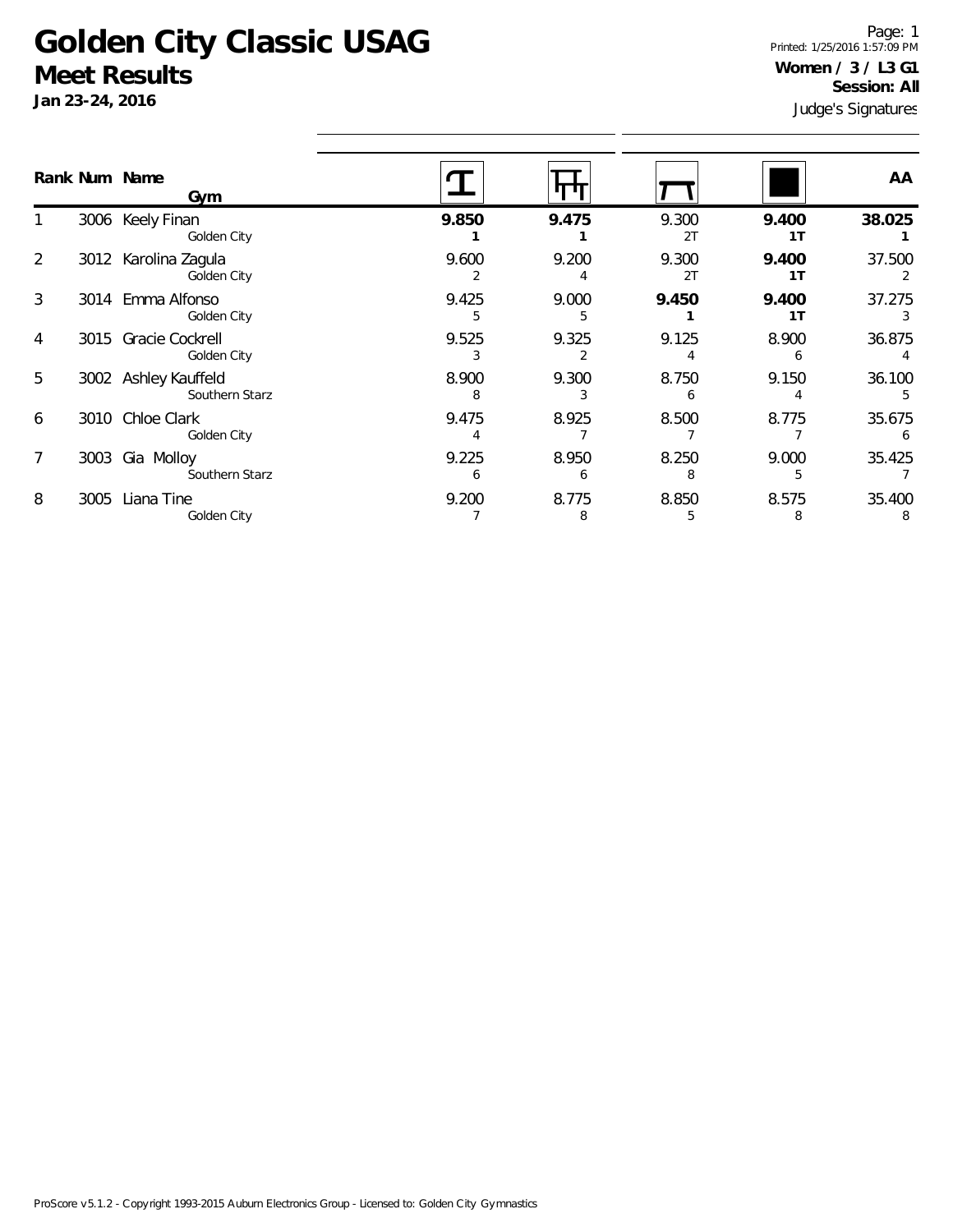## **Golden City Classic USAG Meet Results**

**Jan 23-24, 2016**

Judge's Signatures Page: 1 Printed: 1/25/2016 1:57:23 PM **Women / 3 / L3 G2 Session: All**

|   |      | Rank Num Name<br>Gym              |            |            |                         |             | AA          |
|---|------|-----------------------------------|------------|------------|-------------------------|-------------|-------------|
|   | 3009 | Ryleigh Butz<br>Golden City       | 9.700      | 9.500      | 9.275                   | 9.100<br>3T | 37.575      |
| 2 | 3013 | Emry Clasen<br>Golden City        | 9.650      | 9.450      | 8.850                   | 9.550       | 37.500      |
| 3 | 3011 | Emily Fleckenstein<br>Golden City | 9.525      | 9.250      | 8.950<br>4T             | 9.100<br>3T | 36.825      |
| 4 | 3007 | Abby Purvis<br>Golden City        | 9.200      | 9.050      | 9.250                   | 9.125       | 36.625      |
| 5 | 3008 | Lauryn Herbert<br>Golden City     | 9.300      | 9.175      | 8.950<br>4 <sub>T</sub> | 8.575       | 36.000      |
| 6 | 3000 | Nevaeh Catalano<br>Southern Starz | 9.275      | 8.925      | 8.800                   | 8.800       | 35.800      |
| 7 | 3001 | Molly DeLuca<br>Southern Starz    | 9.250      | 9.125      | 9.150                   | 7.800<br>8  | 35.325      |
| 8 | 3004 | Amaya Smith<br>Southern Starz     | 8.950<br>8 | 8.325<br>8 | 8.200<br>8              | 8.750<br>6  | 34.225<br>8 |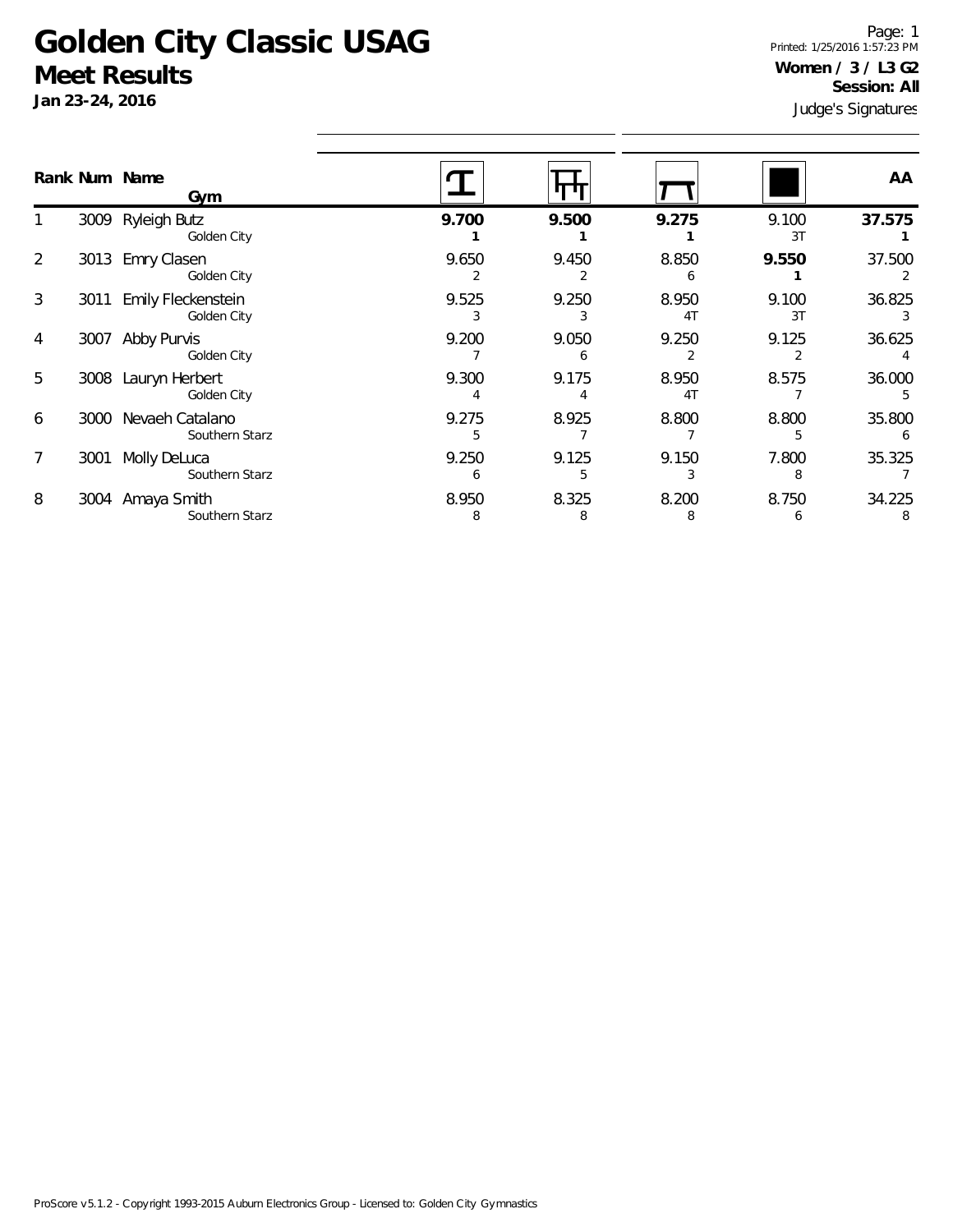**Golden City Classic USAG Team Results**

**Jan 23-24, 2016**

| Rank | Gvm            | Геаm | Score   |        | ш      |        |        |
|------|----------------|------|---------|--------|--------|--------|--------|
|      | Southern Starz | 3SM  | 108.775 | 27.750 | 27.375 | 26.700 | 26.950 |